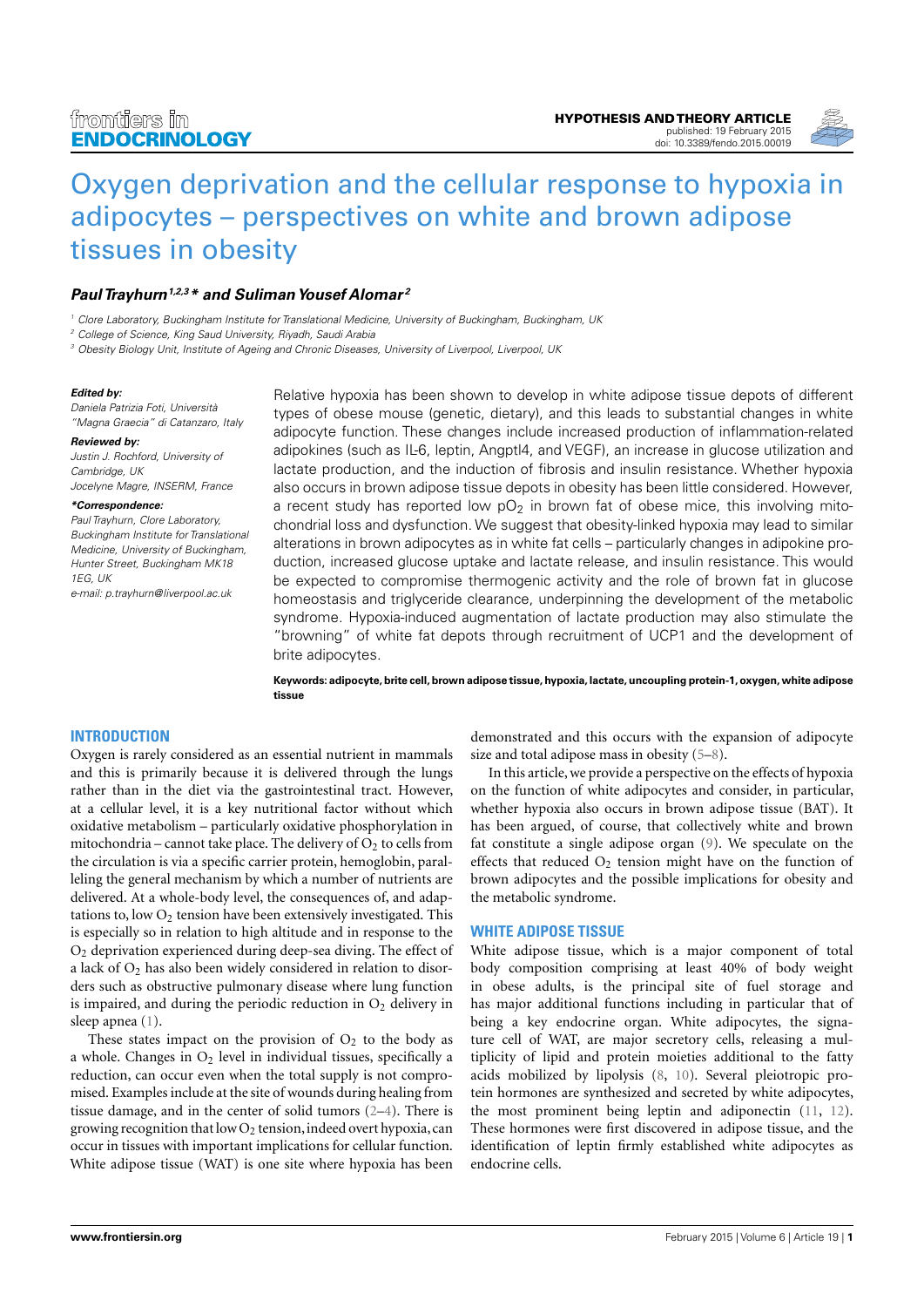Subsequent investigations demonstrated that white fat cells secrete a large and diverse range of "adipokines" [\(13–](#page-5-9)[16\)](#page-5-10), with proteomic studies suggesting that there are several hundred such protein factors [\(17\)](#page-5-11). Multiple adipokines are associated with inflammation, including classical cytokines and chemokines such as TNFα, IL-1β, IL-6, and MCP-1 [\(13](#page-5-9)[–15\)](#page-5-12). The synthesis and release of a number of inflammation-related adipokines increase in obesity, adipose tissue depots becoming "inflamed" with the inflammatory state underpinning the development of obesity-associated diseases – particularly insulin resistance and the metabolic syndrome [\(10,](#page-5-6) [15,](#page-5-12) [18,](#page-5-13) [19\)](#page-5-14).

Adipokines are not the only inflammation-related moieties produced by white adipocytes, various prostaglandins also being released [\(8\)](#page-5-4). These lipid factors have received much less attention in considering the inflammatory response in adipose tissue. Indeed, there has been markedly less focus overall on the lipid secretions from the tissue – apart from fatty acids. This is despite white adipocytes releasing multiple lipid moieties, which include endocannabinoids (such as anandamide), cortisol (by the conversion of cortisone), vitamin  $D_3$ , vitamin A, and cholesterol – some of which are sequestered within WAT rather than being synthesized *de novo* [\(1,](#page-5-0) [8\)](#page-5-4).

## **HYPOXIA IN WHITE ADIPOSE TISSUE**

Hypoxia is one of the central mechanisms postulated to explain the development of inflammation and the subsequent metabolic dysfunction of WAT in obesity [\(10,](#page-5-6) [20,](#page-5-15) [21\)](#page-5-16). This is linked to the growing recognition that  $O_2$  levels are far from the same in all tissues, and neither are they constant. For example, while the general level of tissue oxygenation ( $pO<sub>2</sub>$ ) is 45–50 mmHg, that of the thymus is 10 mmHg, while for the brain it is as low as 0.4–8 mmHg [\(3,](#page-5-17)  $22$ ) – and the center of solid tumors can be essentially anoxic  $(2, 3)$  $(2, 3)$  $(2, 3)$ . In the case of WAT, it was proposed that as fat mass expands in the obese, large adipocytes become distant from the vasculature and areas of  $O_2$  deprivation occur [\(10,](#page-5-6) [20\)](#page-5-15). Hypoxia was subsequently demonstrated in WAT in various obese rodents – genetically obese *ob/ob* and *KKAy* mice, and mice with diet-induced obesity [\(5–](#page-5-3) [7\)](#page-5-19). Two distinct experimental approaches documented hypoxia in these obese mice; in one, which utilized the hypoxia marker pimonidazole, low  $pO_2$  was shown qualitatively. Quantitative measurements have been obtained using needle-type  $O_2$  sensors, and these found between 2- and 3.5-fold reductions in  $pO_2$  in WAT of *ob/ob* and dietary obese mice relative to lean controls – down to 15 mmHg compared with 45–50 mmHg, for obese and lean animals, respectively [\(5](#page-5-3)[–7,](#page-5-19) [23\)](#page-5-20).

In contrast to the clear evidence for hypoxia in WAT in rodent obesity, the situation in obese humans is more problematic. Several earlier studies demonstrated reduced  $pO<sub>2</sub>$  in human obesity, consistent with the more limited vascularization in the obese – limited since the blood supply to WAT does not rise despite the substantial increase in the size of the fat depots [\(24–](#page-5-21)[26\)](#page-5-22). Proportionally, the vascular supply is reduced per unit adipose mass in obese humans, capillary density being lower than in the lean. A further key observation is that obese humans do not exhibit the post-prandial rise in blood flow to WAT that occurs in lean individuals [\(27,](#page-5-23) [28\)](#page-5-24). While the degree of hypoxia is the modest in the human studies recording reduced  $O_2$  tension, two recent reports

have found no evidence for lower  $O_2$  levels [\(28,](#page-5-24) [29\)](#page-5-25). Indeed, in one study, hyperoxia rather than hypoxia was noted [\(28\)](#page-5-24). In the study reporting neither hypoxia nor hyperoxia, reduced delivery of blood and lowered consumption of  $O_2$  were observed, nevertheless; in addition, there was a net release of lactate, consistent with anaerobic glycolysis [\(29\)](#page-5-25). At present, it is not evident why such divergent results have been obtained, although methodological issues may be important.

In parallel with *in vivo* investigations on the  $O_2$  tension of WAT in obesity, extensive *in vitro* studies on the molecular and cellular response to hypoxia of adipocytes (human and rodent) in culture have been undertaken [\(5,](#page-5-3) [6,](#page-5-26) [8,](#page-5-4) [30](#page-5-27)[–32\)](#page-5-28). These initially focused on the expression (and in some cases release) of key adipokines, both those directly linked to inflammation and the signature adipocyte hormones leptin and adiponectin. The expression and release of leptin, VEGF, serum amyloid A, Angptl4, and IL-6, for example, are increased in the presence of hypoxia, while adiponectin production is reduced [\(5,](#page-5-3) [6,](#page-5-26) [8,](#page-5-4) [30](#page-5-27)[–32\)](#page-5-28). This is indicative of the induction of an inflammatory state. Microarray studies have shown that the expression of up to 1,300 genes is hypoxia-sensitive (~50% upregulated/~50% downregulated) in human adipocytes, indicating an extensive effect of low  $O<sub>2</sub>$  tension on gene expression in these cells [\(33,](#page-5-29) [34\)](#page-5-30). The genes encoding proteins in key pathways and processes modulated by low  $pO<sub>2</sub>$ include those associated with glycolysis, mitochondrial (oxidative) metabolism, cell death, and inflammation [\(33,](#page-5-29) [34\)](#page-5-30). Some of these changes clearly reflect a switch from aerobic to anaerobic metabolism.

Alterations in gene expression in hypoxia, not all of which are necessarily primary, are, of course, significant, but it is changes in metabolic function that are of greatest importance. Studies with 2 deoxy-p-glucose demonstrate that glucose uptake into adipocytes is stimulated by hypoxia, and this is a transport-mediated process [\(35,](#page-5-31) [36\)](#page-5-32). The key transporter involved is GLUT1, responsible for basal glucose uptake in many cells, since hypoxia induces a substantial increase in its expression and amount [\(35,](#page-5-31) [37\)](#page-5-33). There is a parallel elevation in the release of lactate from hypoxic adipocytes, this also involving the recruitment of a specific transport protein – MCT1, a monocarboxylate transporter [\(38\)](#page-5-34). Increases in glucose uptake and lactate release are indicative of the stimulation of anaerobic glycolysis and the levels of glycolytic enzymes, as well as the expression of genes linked to glycolysis, are raised in hypoxic adipocytes [\(33,](#page-5-29) [34,](#page-5-30) [39\)](#page-5-35).

Other functional changes in fat cells in response to low  $pO<sub>2</sub>$ include the rates of lipolysis and lipogenesis. Lipolysis is reported as both increased and unchanged; however, the evidence for the former appears stronger [\(23,](#page-5-20) [30,](#page-5-27) [40\)](#page-5-36). Lipogenesis is reduced in hypoxia, as is the uptake of fatty acids, and the effect of reduced  $pO<sub>2</sub>$  on these processes may be mediated through an inhibition of hexosamine biosynthesis [\(23,](#page-5-20) [40\)](#page-5-36). A major direct effect of hypoxia on adipocyte function is the induction of insulin resistance. Thus, there is a loss of insulin-stimulated glucose uptake, as indicated by 2-deoxy-p-glucose studies, and an inhibition of the insulin signaling pathway – including a lack of phosphorylation of insulin receptor-β and insulin receptor substrate [\(23,](#page-5-20) [36\)](#page-5-32). Insulin resistance may well be the key element in adipose tissue dysfunction induced by hypoxia in obesity.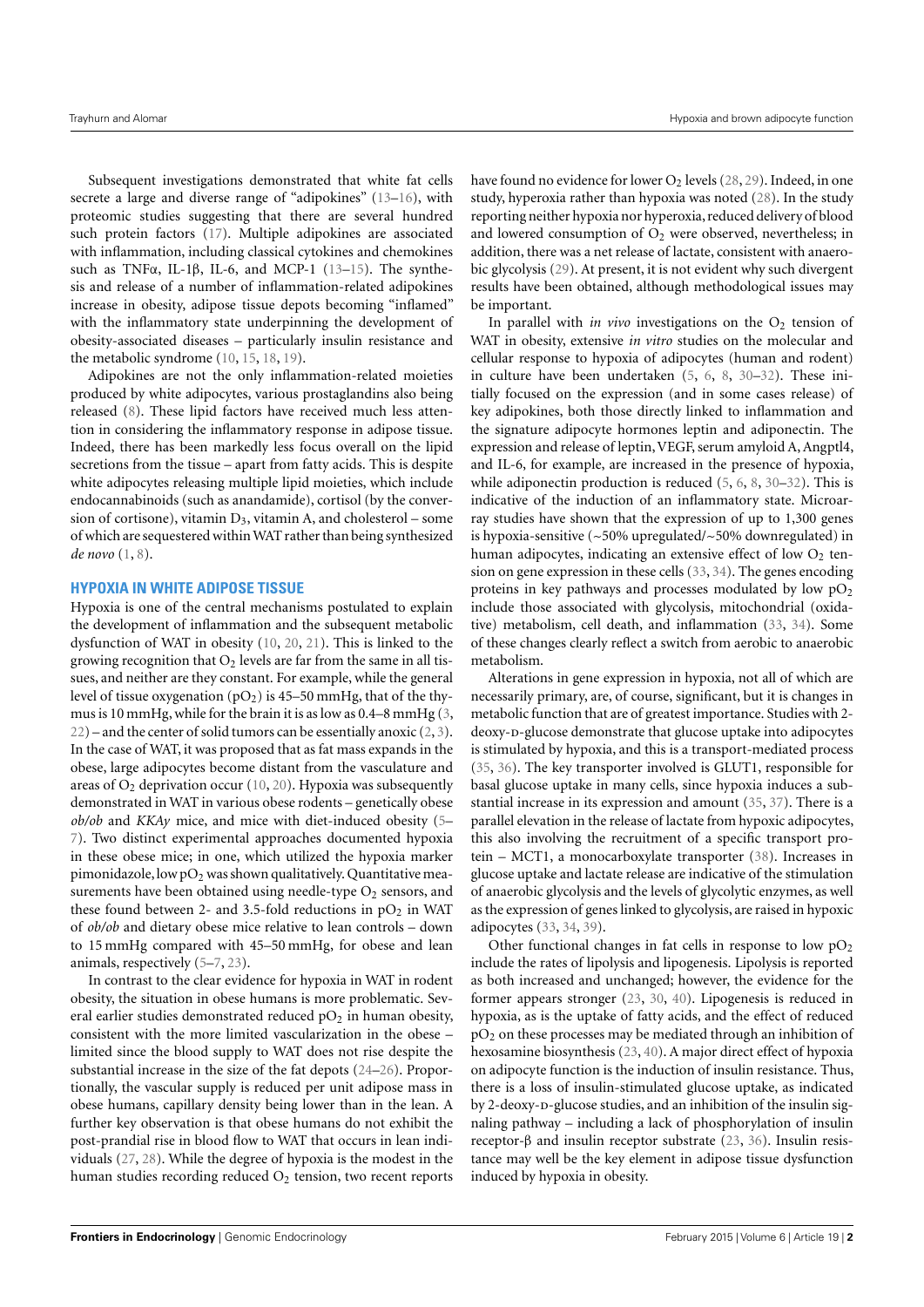A further area of adipocyte function in which low  $O_2$  tension plays a role is in the induction of a pro-fibrotic transcriptional program, fibrosis resulting from the disruption of the extracellular matrix [\(41,](#page-5-37) [42\)](#page-5-38). Fibrosis is now considered as part of adipose tissue dysfunction in obesity, and the expression of a number of genes encoding proteins of the extracellular matrix, including specific collagens, is altered in adipocytes by hypoxia [\(42\)](#page-5-38).

Other cells in WAT additional to adipocytes are sensitive to hypoxia, including macrophages and pre-adipocytes. In the case of macrophages, the inflammatory state is stimulated by low  $pO_2$  [\(6,](#page-5-26) [43,](#page-5-39) [44\)](#page-6-0). A major effect of hypoxia on pre-adipocytes is to inhibit the differentiation of these precursor cells into adipocytes, this involving a downregulation of PPARγ through the key hypoxiainducible transcription factor, HIF-1 [\(8\)](#page-5-4). A particularly intriguing effect of low  $pO_2$  on pre-adipocytes is their conversion into leptin-secreting, endocrine cells; prior to their differentiation into mature adipocytes, pre-adipocytes do not express the *Lep* gene [\(45\)](#page-6-1). This effect is evident with overt hypoxia (1%  $O_2$ ) and an important question is at what  $O<sub>2</sub>$  level pre-adipocytes express the *Lep* gene and secrete functional leptin. It has been argued that the lack of leptin production by pre-adipocytes cultured under normal conditions may be an artifact, reflecting an inhibitory effect of hyperoxia since the cells are customarily incubated under  $21\%$  O<sub>2</sub> [\(1\)](#page-5-0).

This raises the broader question of the appropriate  $O_2$  tension at which to culture or incubate cells in general. Again, the 21% O<sup>2</sup> present in air is usually employed, but this represents a considerably higher  $O_2$  tension than the 45–50 mmHg (~7%  $O<sub>2</sub>$  equivalent) that most tissues normally experience. A study on human adipocytes exposed to different levels of  $O<sub>2</sub>$  indicates that at physiological levels of oxygenation the cells exhibit increased expression of those adipokine genes that are hypoxia-sensitive and there is elevated secretion of the functional protein relative to 21%  $O<sub>2</sub>$  [\(37\)](#page-5-33). Similarly, glucose uptake and lactate release, together with the expression of their respective transporters, are greater at  $7\%$   $O_2$ than at so-called "normoxia" [\(37\)](#page-5-33). Thus, at physiological levels of  $O<sub>2</sub>$  adipocytes (and other cells) are relatively hypoxic and exhibit some of the cellular changes characteristic of this state – though greater effects are evident with  $1\%$   $O_2$ .

## **BROWN ADIPOSE TISSUE**

There has been little consideration of whether hypoxia occurs in BAT in obesity, and if so whether the key functions of brown adipocytes are modified. The primary role of BAT as a specialized organ for generating heat by non-shivering mechanisms [\(46,](#page-6-2) [47\)](#page-6-3) is dependent on the extensive vascularization that is evident in the tissue. A substantial blood supply is required to provide  $O_2$ and other nutrients to fuel thermogenesis and to rapidly distribute heat throughout the body – in part, to ensure that BAT is not itself damaged through an inappropriate elevation in local temperature. Heat constitutes, of course, the primary form of cross-talk from BAT to other tissues.

Heat is generated in brown adipocytes through the uncoupling of oxidative phosphorylation such that the proton gradient across the inner mitochondrial membrane is dissipated as heat rather than being coupled to ATP synthesis [\(47,](#page-6-3) [48\)](#page-6-4). This proton conductance pathway is dependent on, and regulated by, the

32,000 mol. wt. mitochondrial uncoupling protein, UCP1 [\(49,](#page-6-5) [50\)](#page-6-6). Thermogenesis is stimulated by noradrenaline released from the sympathetic nervous system, with the sympathetic system also playing a central role in the development of thermogenic capacity [\(51\)](#page-6-7). By virtue of its role in heat production for thermoregulation, BAT is prominent in small rodents adapted to the cold, in the newborn of precocial species (such as lambs and cattle), and in hibernators (such as ground squirrels). BAT is also a site of dietinduced thermogenesis with this form of adaptive heat production being a component in the regulation of energy balance and body fat [\(52–](#page-6-8)[54\)](#page-6-9). Throughout the 1980s, BAT was a key focus of obesity research, reflecting the proposition that reduced thermogenesis is important in the etiology of the obese state [\(54–](#page-6-9)[56\)](#page-6-10).

The recent renewed interest in BAT has followed from reports in which definitive evidence for metabolically active brown fat in adult humans has been presented. The application of fluorodeoxyglucose positron emission tomography (FDG-PET) has identified sites of fat tissue that exhibit high glucose uptake [\(57\)](#page-6-11), and together with immunostaining for UCP1 has unambiguously identified BAT in adult humans [\(58](#page-6-12)[–60\)](#page-6-13). Subsequent reports have demonstrated that the abundance and thermogenic activity of brown fat in humans exhibits considerable plasticity, FDG-PET investigations indicating that acute exposure to cold activates BAT in humans [\(59,](#page-6-14) [61–](#page-6-15)[63\)](#page-6-16). Importantly, in relation to energy balance, observations from FDG-PET indicate an inverse relationship of BAT activity to age and BMI, the tissue being less active, or less evident, in older subjects and in the obese [\(64](#page-6-17)[–66\)](#page-6-18).

While the central role of BAT is to generate heat, brown adipocytes produce and secrete specific protein signals – in effect adipokines similar to white fat – and these include leptin and IL-6 [\(67–](#page-6-19)[69\)](#page-6-20). The actions of these adipokines is likely to be essentially autocrine/paracrine, rather than endocrine, since the contribution from brown fat to circulating levels will be small relative to that of WAT. Whether the "adipokinome" in brown adipocytes is extensive is unknown. BAT is increasingly recognized to have direct metabolic functions, FDG-PET studies showing that the tissue has a high rate of glucose uptake, which can be stimulated by insulin as well as cold exposure [\(59,](#page-6-14) [61–](#page-6-15)[63\)](#page-6-16). Recent reports have demonstrated that brown fat is important in glucose homeostasis with the tissue being proposed as a major organ in glucose disposal and insulin sensitivity [\(70,](#page-6-21) [71\)](#page-6-22). A further metabolic role now attributed to the tissue is in triglyceride clearance, particularly during cold exposure [\(70,](#page-6-21) [72\)](#page-6-23).

An apparent substantive contribution of BAT to glucose homeostasis, insulin sensitivity and lipid clearance has led to the suggestion that reduced activity of the tissue may be implicated in the development of the metabolic syndrome, with re-activation potentially leading to a reversal of the syndrome [\(72,](#page-6-23) [73\)](#page-6-24).

#### **HYPOXIA IN BROWN ADIPOSE TISSUE**

As noted above, BAT is highly vascularized consistent with the need to supply  $O_2$  and other nutrients to meet the metabolic demands of thermogenesis. Studies on regional blood flow in the late 1970s indicated that the tissue is responsible for  $>50\%$  of total nonshivering thermogenesis in rats acclimated to the cold, with up to one-third of the total cardiac output being directed toward BAT during maximal thermogenesis [\(74,](#page-6-25) [75\)](#page-6-26). In the case of Sultzer's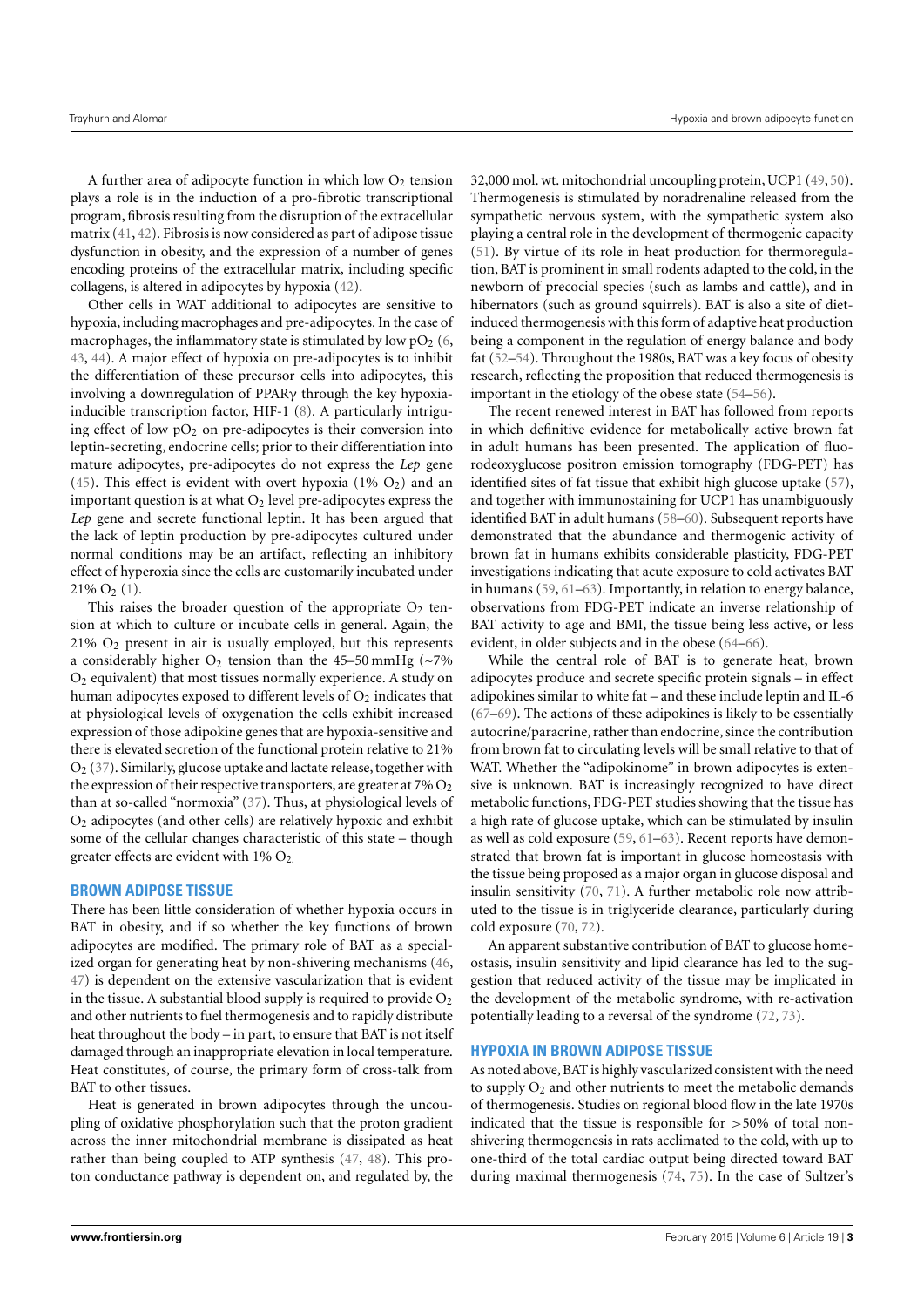vein, which drains the main interscapular depot in rodents,  $O<sub>2</sub>$ extraction appears almost total [\(76\)](#page-6-27).

Increased lipid deposition occurs in brown adipocytes in obesity with BAT enlarging in obese animals, similar to the expansion of white fat depots. The increase in adipocyte size in BAT raises the possibility that pockets of reduced  $O_2$  tension develop in the tissue in the obese and that this leads to the inhibition of the acute thermogenic response. Indeed, hypoxia may have major effects on gene expression and cellular metabolism in brown adipocytes, as in white,BAT function being compromised through the development of insulin resistance and reduced thermogenesis*.* BAT thermogenesis is recognized to be reduced in obese rodents, as indicated by measurements of regional blood flow and  $O<sub>2</sub>$  utilization in response to noradrenaline, as well as from studies on the amount and activity of UCP1 [\(55,](#page-6-28) [56,](#page-6-10) [77\)](#page-6-29).

Hypoxia has been observed through pimonidazole staining in BAT of lean mice exposed to the cold (4°C), but it is not evident in mice acclimated to the warm (30°C); *Ucp1* knockout indicates that it occurs only with thermogenic activity [\(78\)](#page-6-30). A recent study has directly examined whether there is hypoxia in brown fat in the obese and described evidence for vascular "rarefaction" in BAT of mice with diet-induced obesity, leading to a "whitening" of the tissue with enlarged lipid droplets together with mitochondrial dysfunction and loss [\(79\)](#page-6-31). Hypoxia was demonstrated in the obese by pimonidazole staining and with a fiber-optic  $O_2$  sensor, the latter indicating a  $>5$ -fold reduction in  $pO<sub>2</sub>$  compared with BAT of lean mice – a greater degree of hypoxia than occurred in WAT of the same animals. Among the other changes observed in the obese BAT were increases in the level of the hypoxia-sensitive

transcription factor subunit, HIF-1α, and falls in *Ucp1* expression and β-adrenergic signaling [\(79\)](#page-6-31).

By analogy with white adipocytes, there are a number of other potential effects of hypoxia on brown adipocytes in obesity (**[Figure 1](#page-3-0)**). These include changes in the transcription of a range of hypoxia-sensitive genes, including those encoding adipokines; the expression of leptin, VEGF, and IL-6, for example, may increase. Glucose uptake would be expected to rise through increased expression and recruitment of GLUT1. Insulin-stimulated glucose uptake, on the other hand, may fall through the development of insulin resistance. A loss of insulin sensitivity is evident in BAT of obese animals and occurs in *ob/ob* mice soon after weaning [\(80,](#page-6-32) [81\)](#page-6-33). This development of resistance is associated with a reduction in acute thermogenesis, and its reversal with ciglitazone restores the thermogenic response of BAT to cold [\(82\)](#page-6-34).

Further potential metabolic changes in brown adipocytes in response to low  $O_2$  tension include the induction of fibrosis and a fall in lipogenesis and fatty acid uptake. Reduced lipid uptake as well as the induction of insulin resistance would be consistent with hypoxia being a mechanism for the development of the metabolic syndrome in obesity, given the postulated role of BAT in glucose homeostasis and triglyceride clearance. This, together with direct effects on limiting thermogenesis itself, suggests that hypoxia has the potential to severely compromise BAT function with important implication for metabolic homeostasis and disease processes.

If mitochondrial loss and dysfunction are induced in BAT by hypoxia and glucose utilization is elevated, this would indicate a switch to anaerobic glycolysis. One of the consequences of such a switch would be an increase in lactate production and release,

<span id="page-3-0"></span>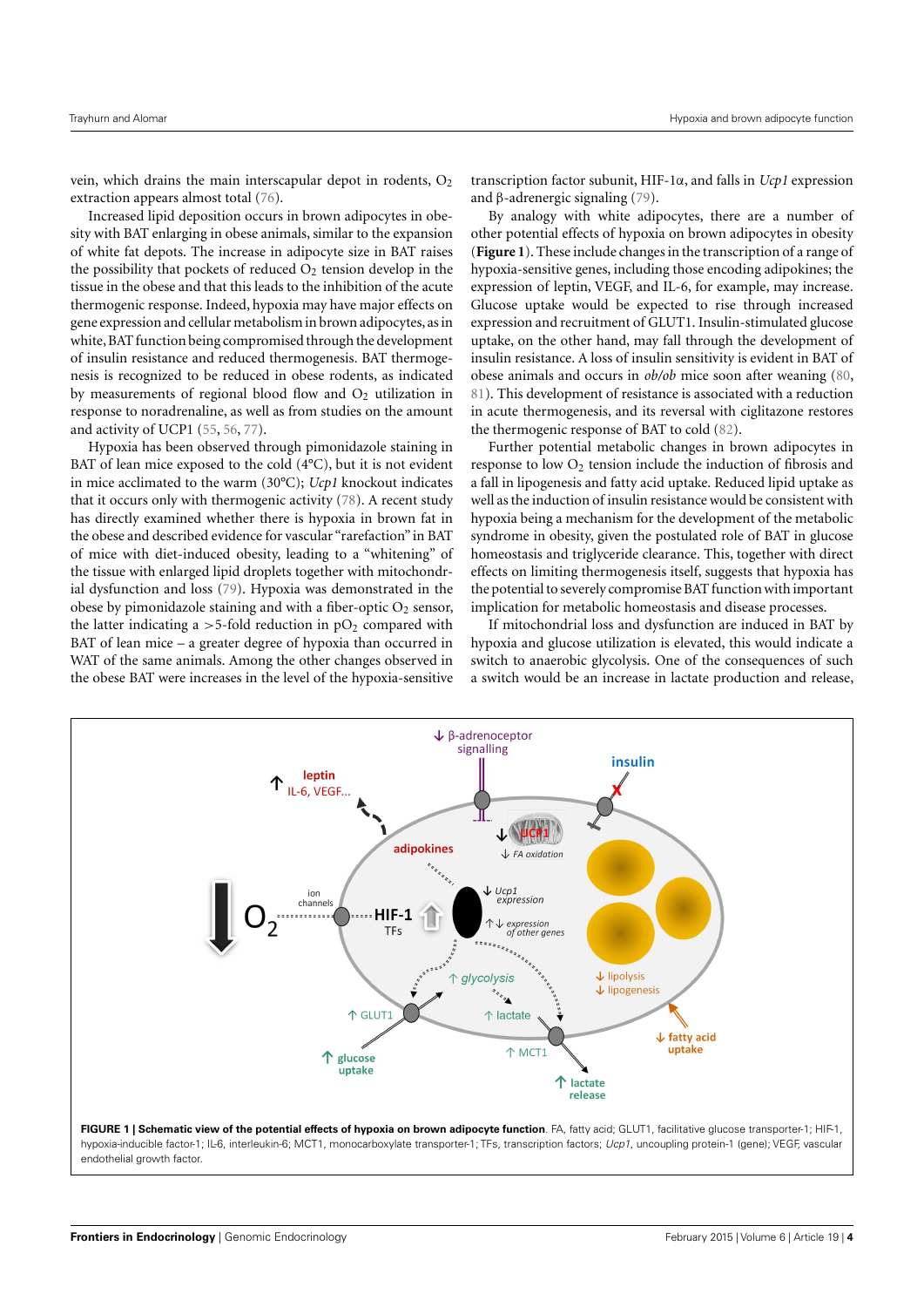involving the further recruitment of the MCT1 transporter. Lactate has recently emerged as an important metabolic signal, the functions attributed to it including the stimulation of inflammation in macrophages and – importantly – mediation of the anti-lipolytic effect of insulin [\(83,](#page-6-35) [84\)](#page-6-36). This anti-lipolytic action is via the GPR81 receptor, which is expressed principally in adipose tissues [\(84\)](#page-6-36).

## **HYPOXIA AND THE RECRUITMENT OF BRITE ADIPOCYTES**

A further major function recently identified for lactate is in the "browning" of white adipocytes [\(85\)](#page-6-37). The concept of browning has emerged with the recognition that there is a third type of adipocyte in addition to white and brown fat cells – the brite (or beige) adipocyte. Brite cells are found especially in white fat depots and have many, though not all, of the molecular characteristics of brown adipocytes [\(86,](#page-6-38) [87\)](#page-6-39). The key feature shared by brite and brown adipocytes is the presence of UCP1, providing the potential for thermogenesis [\(86,](#page-6-38) [88\)](#page-7-0).

Cold exposure of mice results in an elevation in circulating lactate levels and *Mct1* gene expression is stimulated in both BAT and WAT [\(85\)](#page-6-37). Treatment with lactate, *in vivo* or *in vitro*, induces *Ucp1* gene expression in white adipocytes and the expression of genes associated with fatty acid oxidation and mitochondrial function, indicative of the recruitment of a thermogenic profile [\(85\)](#page-6-37). Lactate does not lead to the induction of UCP1 in white fat cells through the GPR81 receptor, but rather by modulation of MCT activity; preventing lactate influx by pharmacological inhibition of MCTs suppressed the lactate-induced expression of *Ucp1*. Correspondingly, knockdown of MCT4, the transporter responsible for lactate efflux, strongly enhanced *Ucp1* expression in adipocytes. It is suggested that the lactate-induced expression of *Ucp1* in white adipocytes, which is independent of HIF-1α, is a mechanism for reducing oxidative stress resulting from high intracellular lactate levels [\(85\)](#page-6-37).

There are, of course, an increasing number of agents which have been reported to stimulate "browning" [\(89\)](#page-7-1), but lactate is of particular interest because of its direct physiological relevance. WAT is an important site of lactate production and the levels in the tissue are increased in obesity [\(5,](#page-5-3) [90\)](#page-7-2). A model can be proposed in which lactate production rises in WAT in obesity in response to developing hypoxia as large adipocytes switch from aerobic to anaerobic metabolism (**[Figure 2](#page-4-0)**). The lactate then stimulates *Ucp1* expression in neighboring white adipocytes, through an autocrine/paracrine action, leading to the recruitment of brite cells and the emergence of the"browning"phenotype in WAT. This could reflect a counter-regulatory response with the accumulation of large adipocytes resulting, via a hypoxia-induced elevation in lactate, in the production of thermogenic cells, which would oxidize lipid. However, the extent to which brite adipocytes may contribute to thermogenesis is debatable, with an extensive vascularization being one of the factors required for clusters of brite cells to make a significant contribution to adaptive heat production.

# **CODA**

The effects of hypoxia on white adipocytes are extensive, ranging from the stimulation of the production of adipokines linked to inflammation to the induction of insulin resistance. Hypoxia also occurs in BAT in obesity, compromising thermogenic activity and potentially the role of the tissue in metabolic homeostasis. Mitochondrial loss and dysfunction, insulin resistance, fibrosis, increased glucose uptake, and lactate production may all occur in BAT following hypoxia, paralleling many of the changes in WAT induced by low  $pO_2$ . Hypoxia-induced increases in lactate production by white adipocytes in obese WAT provides a signal for the induction of browning such that *Ucp1* is expressed and brite fat cells recruited.

It is suggested that reduced  $O_2$  tension may be a critical influence on all forms of adipose tissue in obesity, profoundly

<span id="page-4-0"></span>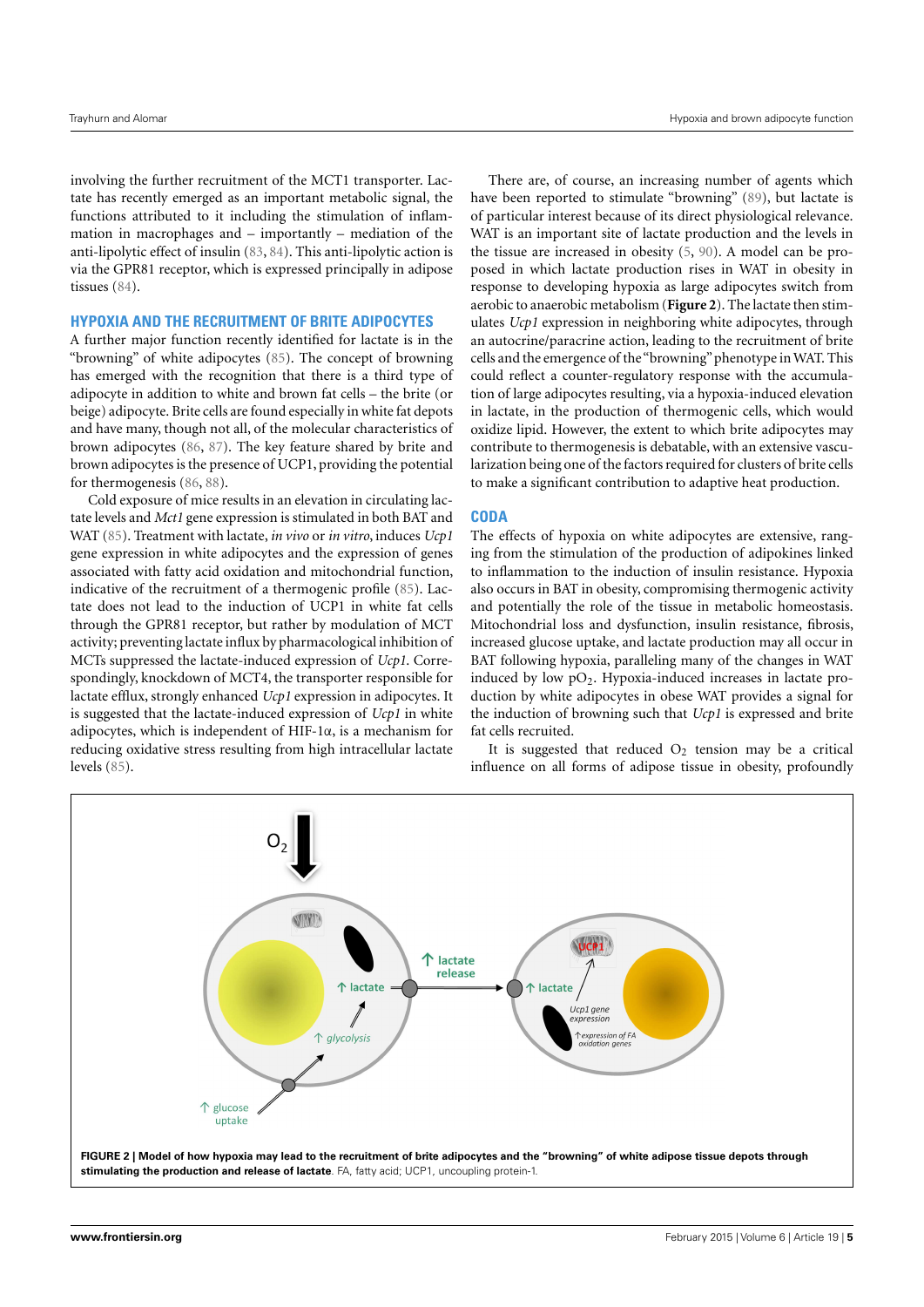altering the function of classical white and brown adipocytes and stimulating the development of brite fat cells.

## **ACKNOWLEDGMENTS**

The authors are grateful to the Distinguished Scientist Program at King Saud University for financial support.

#### **REFERENCES**

- <span id="page-5-0"></span>1. Trayhurn P. Hypoxia and adipocyte physiology: implications for adipose tissue dysfunction in obesity. *Annu Rev Nutr* (2014) **34**:207–36. doi[:10.1146/annurev](http://dx.doi.org/10.1146/annurev-nutr-071812-161156)[nutr-071812-161156](http://dx.doi.org/10.1146/annurev-nutr-071812-161156)
- <span id="page-5-1"></span>2. Semenza GL. Targeting HIF-1 for cancer therapy. *Nat Rev Cancer* (2003) **3**:721–32. doi[:10.1038/nrc1187](http://dx.doi.org/10.1038/nrc1187)
- <span id="page-5-17"></span>3. Brahimi-Horn MC, Pouysségur J. Oxygen, a source of life and stress. *FEBS Lett* (2007) **581**:3582–91. doi[:10.1016/j.febslet.2007.06.018](http://dx.doi.org/10.1016/j.febslet.2007.06.018)
- <span id="page-5-2"></span>4. Brahimi-Horn C, Pouysségur J. Hypoxia in cancer cell metabolism and pH regulation. *Essays Biochem* (2007) **43**:165–78. doi[:10.1042/BSE0430165](http://dx.doi.org/10.1042/BSE0430165)
- <span id="page-5-3"></span>5. Hosogai N, Fukuhara A, Oshima K, Miyata Y, Tanaka S, Segawa K, et al. Adipose tissue hypoxia in obesity and its impact on adipocytokine dysregulation. *Diabetes* (2007) **56**:901–11. doi[:10.2337/db06-0911](http://dx.doi.org/10.2337/db06-0911)
- <span id="page-5-26"></span>6. Ye J, Gao Z, Yin J, He Q. Hypoxia is a potential risk factor for chronic inflammation and adiponectin reduction in adipose tissue of *ob/ob* and dietary obese mice.*Am J Physiol Endocrinol Metab* (2007) **293**:E1118–28. doi[:10.1152/ajpendo.](http://dx.doi.org/10.1152/ajpendo.00435.2007) [00435.2007](http://dx.doi.org/10.1152/ajpendo.00435.2007)
- <span id="page-5-19"></span>7. Rausch ME, Weisberg SP, Vardhana P, Tortorielllo DV. Obesity in C57BL/6J mice is characterised by adipose tissue hypoxia and cytotoxic T-cell infiltration. *Int J Obes (Lond)* (2008) **32**:451–63. doi[:10.1038/sj.ijo.0803744](http://dx.doi.org/10.1038/sj.ijo.0803744)
- <span id="page-5-4"></span>8. Trayhurn P. Hypoxia and adipose tissue function and dysfunction in obesity. *Physiol Rev* (2013) **93**:1–21. doi[:10.1152/physrev.00017.2012](http://dx.doi.org/10.1152/physrev.00017.2012)
- <span id="page-5-5"></span>9. Cinti S. The adipose organ. *Prostaglandins Leukot Essent Fatty Acids* (2005) **73**:9–15. doi[:10.1016/j.plefa.2005.04.010](http://dx.doi.org/10.1016/j.plefa.2005.04.010)
- <span id="page-5-6"></span>10. Trayhurn P, Wood IS. Adipokines: Inflammation and the pleiotropic role of white adipose tissue. *Br J Nutr* (2004) **92**:347–55. doi[:10.1079/BJN20041213](http://dx.doi.org/10.1079/BJN20041213)
- <span id="page-5-7"></span>11. Zhang YY, Proenca R, Maffei M, Barone M, Leopold L, Friedman JM. Positional cloning of the mouse obese gene and its human homolog. *Nature* (1994) **372**:425–32. doi[:10.1038/372425a0](http://dx.doi.org/10.1038/372425a0)
- <span id="page-5-8"></span>12. Maeda K, Okubo K, Shimomura I, Mizuno K, Matsuzawa Y, Matsubara K. Analysis of an expression profile of genes in the human adipose tissue. *Gene* (1997) **190**:227–35. doi[:10.1016/S0378-1119\(96\)00730-5](http://dx.doi.org/10.1016/S0378-1119(96)00730-5)
- <span id="page-5-9"></span>13. Frühbeck G, Gómez-Ambrosi J, Muruzabal FJ, Burrell MA. The adipocyte: a model for integration of endocrine and metabolic signaling in energy metabolism regulation. *Am J Physiol Endocrinol Metab* (2001) **280**:E827–47.
- 14. Trayhurn P, Beattie JH. Physiological role of adipose tissue: white adipose tissue as an endocrine and secretory organ. *Proc Nutr Soc* (2001) **60**:329–39. doi[:10.1079/PNS200194](http://dx.doi.org/10.1079/PNS200194)
- <span id="page-5-12"></span>15. Rajala MW, Scherer PE. The adipocyte – at the crossroads of energy homeostasis, inflammation, and atherosclerosis. *Endocrinology* (2003) **144**:3765–73. doi[:10.1210/en.2003-0580](http://dx.doi.org/10.1210/en.2003-0580)
- <span id="page-5-10"></span>16. Rosen ED, Spiegelman BM. Adipocytes as regulators of energy balance and glucose homeostasis. *Nature* (2006) **444**:847–53. doi[:10.1038/nature05483](http://dx.doi.org/10.1038/nature05483)
- <span id="page-5-11"></span>17. Dahlman I, Elsen M, Tennagels N, Korn M, Brockmann B, Sell H, et al. Functional annotation of the human fat cell secretome. *Arch Physiol Biochem* (2012) **118**:84–91. doi[:10.3109/13813455.2012.685745](http://dx.doi.org/10.3109/13813455.2012.685745)
- <span id="page-5-13"></span>18. Trayhurn P. Endocrine and signalling role of adipose tissue: new perspectives on fat. *Acta Physiol Scand* (2005) **184**:285–93. doi[:10.1111/j.1365-201X.2005.](http://dx.doi.org/10.1111/j.1365-201X.2005.01468.x) [01468.x](http://dx.doi.org/10.1111/j.1365-201X.2005.01468.x)
- <span id="page-5-14"></span>19. Hotamisligil GS. Inflammation and metabolic disorders. *Nature* (2006) **444**:860–7. doi[:10.1038/nature05485](http://dx.doi.org/10.1038/nature05485)
- <span id="page-5-15"></span>20. Trayhurn P, Wang B, Wood IS. Hypoxia in adipose tissue: a basis for the dysregulation of tissue function in obesity? *Br J Nutr* (2008) **100**:227–35. doi[:10.1017/S0007114508971282](http://dx.doi.org/10.1017/S0007114508971282)
- <span id="page-5-16"></span>21. Ye J. Emerging role of adipose tissue hypoxia in obesity and insulin resistance. *Int J Obes (Lond)* (2008) **33**:54–66. doi[:10.1038/ijo.2008.229](http://dx.doi.org/10.1038/ijo.2008.229)
- <span id="page-5-18"></span>22. Erecinska M, Silver IA. Tissue oxygen tension and brain sensitivity to hypoxia. *Respir Physiol* (2001) **128**:263–76. doi[:10.1016/S0034-5687\(01\)00306-1](http://dx.doi.org/10.1016/S0034-5687(01)00306-1)
- <span id="page-5-20"></span>23. Yin J, Gao Z, He Q, Zhou D, Guo Z, Ye J. Role of hypoxia in obesity-induced disorders of glucose and lipid metabolism in adipose tissue.*Am J Physiol Endocrinol Metab* (2009) **296**:E333–42. doi[:10.1152/ajpendo.90760.2008](http://dx.doi.org/10.1152/ajpendo.90760.2008)
- <span id="page-5-21"></span>24. Kabon B, Nagele A, Reddy D, Eagon C, Fleshman JW, Sessler DI, et al. Obesity decreases perioperative tissue oxygenation. *Anesthesiology* (2004) **100**:274–80. doi[:10.1097/00000542-200402000-00015](http://dx.doi.org/10.1097/00000542-200402000-00015)
- 25. Pasarica M, Sereda OR, Redman LM, Albarado DC, Hymel DT, Roan LE, et al. Reduced adipose tissue oxygenation in human obesity: evidence for rarefaction, macrophage chemotaxis, and inflammation without an angiogenic response. *Diabetes* (2009) **58**:718–25. doi[:10.2337/db08-1098](http://dx.doi.org/10.2337/db08-1098)
- <span id="page-5-22"></span>26. Pasarica M, Rood J, Ravussin E, Schwarz J-M, Smith SR, Redman LM. Reduced oxygenation in human obese adipose tissue is associated with impaired insulin suppression of lipolysis. *J Clin Endocrinol Metab* (2010) **95**:4052–5. doi[:10.1210/](http://dx.doi.org/10.1210/jc.2009-2377) [jc.2009-2377](http://dx.doi.org/10.1210/jc.2009-2377)
- <span id="page-5-23"></span>27. Karpe F, Fielding BA, Ilic V, Macdonald IA, Summers LKM, Frayn KN. Impaired postprandial adipose tissue blood flow response is related to aspects of insulin sensitivity. *Diabetes* (2002) **51**:2467–73. doi[:10.2337/diabetes.51.8.2467](http://dx.doi.org/10.2337/diabetes.51.8.2467)
- <span id="page-5-24"></span>28. Goossens GH, Bizzarri A, Venteclef N, Essers Y, Cleutjens JP, Konings E, et al. Increased adipose tissue oxygen tension in obese compared with lean men is accompanied by insulin resistance, impaired adipose tissue capillarization, and inflammation. *Circulation* (2011) **124**:67–76. doi[:10.1161/](http://dx.doi.org/10.1161/CIRCULATIONAHA.111.027813) [CIRCULATIONAHA.111.027813](http://dx.doi.org/10.1161/CIRCULATIONAHA.111.027813)
- <span id="page-5-25"></span>29. Hodson L, Humphreys SM, Karpe F, Frayn KN. Metabolic signatures of human adipose tissue hypoxia in obesity. *Diabetes* (2013) **62**:1417–25. doi[:10.2337/](http://dx.doi.org/10.2337/db12-1032) [db12-1032](http://dx.doi.org/10.2337/db12-1032)
- <span id="page-5-27"></span>30. Lolmède K, Durand de Saint Front V, Galitzky J, Lafontan M, Bouloumié A. Effects of hypoxia on the expression of proangiogenic factors in differentiated 3T3-F442A adipocytes. *Int J Obes Relat Metab Disord* (2003) **27**:1187–95. doi[:10.1038/sj.ijo.0802407](http://dx.doi.org/10.1038/sj.ijo.0802407)
- 31. Wang B, Wood IS, Trayhurn P. Dysregulation of the expression and secretion of inflammation-related adipokines by hypoxia in human adipocytes. *Pflügers Arch* (2007) **455**:479–92. doi[:10.1007/s00424-007-0301-8](http://dx.doi.org/10.1007/s00424-007-0301-8)
- <span id="page-5-28"></span>32. Chen B, Lam KSL, Wang Y, Wu D, Lam MC, Shen J, et al. Hypoxia dysregulates the production of adiponectin and plasminogen activator inhibitor-1 independent of reactive oxygen species in adipocytes. *Biochem Biophys Res Commun* (2006) **341**:549–56. doi[:10.1016/j.bbrc.2006.01.004](http://dx.doi.org/10.1016/j.bbrc.2006.01.004)
- <span id="page-5-29"></span>33. Geiger G, Leiherer A, Muendlein A, Stark N, Geller-Rhomberg S, Saely CH, et al. Identification of hypoxia-induced genes in human SGBS adipocytes by microarray analysis. *PLoS One* (2011) **6**:e26465. doi[:10.1371/journal.pone.](http://dx.doi.org/10.1371/journal.pone.0026465) [0026465](http://dx.doi.org/10.1371/journal.pone.0026465)
- <span id="page-5-30"></span>34. Mazzatti D, Lim F-L, O'Hara A, Wood IS, Trayhurn P. A microarray analysis of the hypoxia-induced modulation of gene expression in human adipocytes. *Arch Physiol Biochem* (2012) **118**:112–20. doi[:10.3109/13813455.2012.654611](http://dx.doi.org/10.3109/13813455.2012.654611)
- <span id="page-5-31"></span>35. Wood IS, Wang B, Lorente-Cebrian S, Trayhurn P. Hypoxia increases expression of selective facilitative glucose transporters (GLUT) and 2-deoxy-D-glucose uptake in human adipocytes. *Biochem Biophys Res Commun* (2007) **361**:468–73. doi[:10.1016/j.bbrc.2007.07.032](http://dx.doi.org/10.1016/j.bbrc.2007.07.032)
- <span id="page-5-32"></span>36. Regazzetti C, Peraldi P, Gremeaux T, Najem-Lendom R, Ben-Sahra I, Cormont M, et al. Hypoxia decreases insulin signaling pathways in adipocytes. *Diabetes* (2009) **58**:95–103. doi[:10.2337/db08-0457](http://dx.doi.org/10.2337/db08-0457)
- <span id="page-5-33"></span>37. Wood I, Stezhka T, Trayhurn P. Modulation of adipokine production, glucose uptake and lactate release in human adipocytes by small changes in oxygen tension. *Pflügers Arch* (2011) **462**:469–77. doi[:10.1007/s00424-011-0985-7](http://dx.doi.org/10.1007/s00424-011-0985-7)
- <span id="page-5-34"></span>38. Pérez de Heredia F, Wood IS, Trayhurn P. Hypoxia stimulates lactate release and modulates monocarboxylate transporter (MCT1, MCT2, and MCT4) expression in human adipocytes. *Pflügers Arch* (2010) **459**:509–18. doi[:10.1007/](http://dx.doi.org/10.1007/s00424-009-0750-3) [s00424-009-0750-3](http://dx.doi.org/10.1007/s00424-009-0750-3)
- <span id="page-5-35"></span>39. Choi S, Cho K, Kim J, Yea K, Park G, Lee J, et al. Comparative proteome analysis using amine-reactive isobaric tagging reagents coupled with 2D LC/MS/MS in 3T3-L1 adipocytes following hypoxia or normoxia. *Biochem Biophys Res Commun* (2009) **383**:135–40. doi[:10.1016/j.bbrc.2009.03.124](http://dx.doi.org/10.1016/j.bbrc.2009.03.124)
- <span id="page-5-36"></span>40. O'Rourke RW, Meyer KA, Gaston G, White AE, Lumeng CN, Marks DL. Hexosamine biosynthesis is a possible mechanism underlying hypoxia's effects on lipid metabolism in human adipocytes. *PLoS One* (2013) **8**:e71165. doi[:10.1371/](http://dx.doi.org/10.1371/journal.pone.0071165) [journal.pone.0071165](http://dx.doi.org/10.1371/journal.pone.0071165)
- <span id="page-5-37"></span>41. Halberg N, Khan T, Trujillo ME, Wernstedt-Asterholm I, Attie AD, Sherwani S, et al. Hypoxia-inducible factor 1α induces fibrosis and insulin resistance in white adipose tissue. *Mol Cell Biol* (2009) **29**:4467–83. doi[:10.1128/MCB.00192-09](http://dx.doi.org/10.1128/MCB.00192-09)
- <span id="page-5-38"></span>42. Sun K, Tordjman J, Clement K, Scherer PE. Fibrosis and adipose tissue dysfunction. *Cell Metab* (2013) **18**:470–7. doi[:10.1016/j.cmet.2013.06.016](http://dx.doi.org/10.1016/j.cmet.2013.06.016)
- <span id="page-5-39"></span>43. Lewis JS, Lee JA, Underwood JC, Harris AL, Lewis CE. Macrophage responses to hypoxia: relevance to disease mechanisms. *J Leukoc Biol* (1999) **66**:889–900.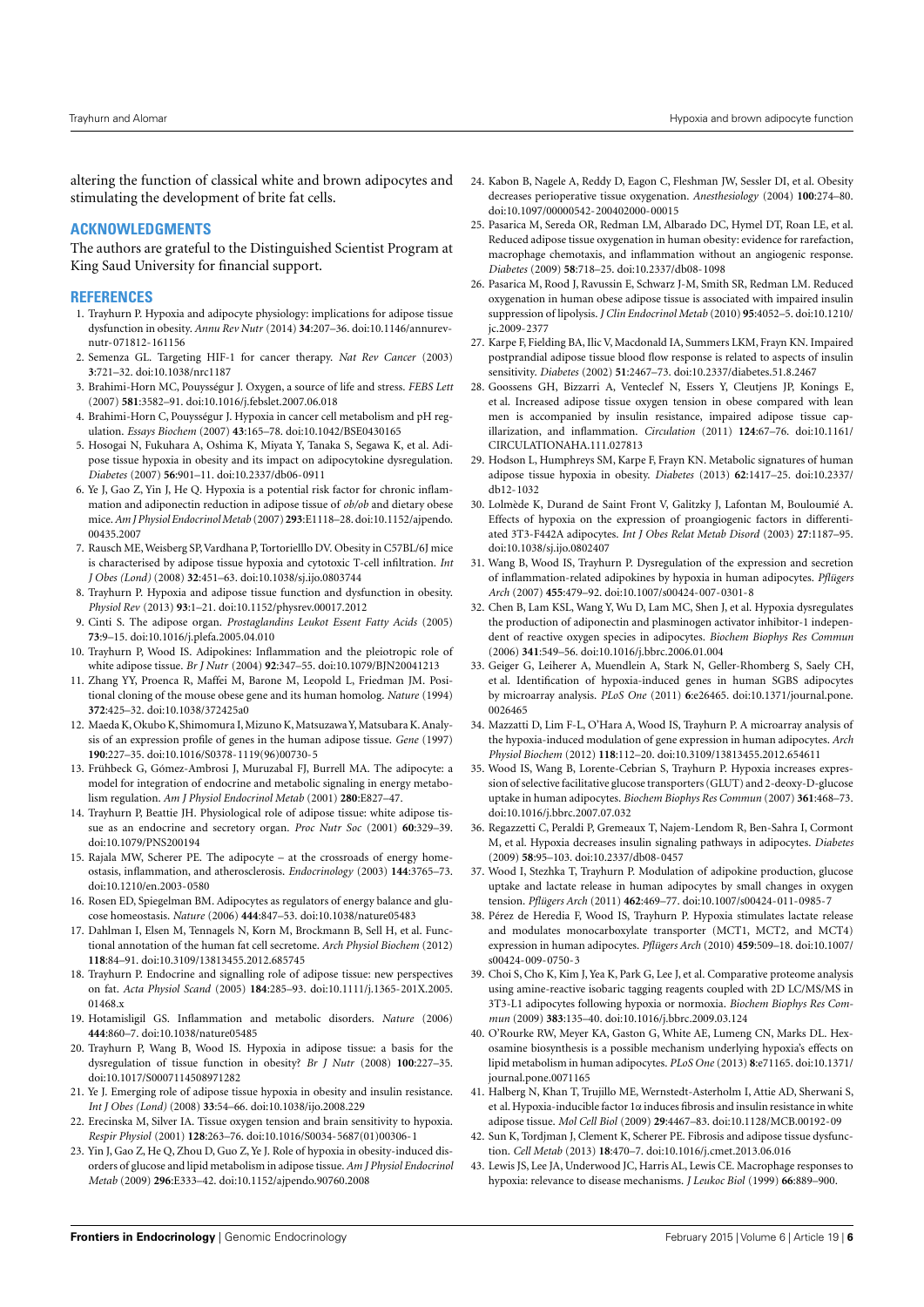- <span id="page-6-0"></span>44. Murdoch C, Muthana M, Lewis CE. Hypoxia regulates macrophage functions in inflammation. *J Immunol* (2005) **175**:6257–63. doi[:10.4049/jimmunol.](http://dx.doi.org/10.4049/jimmunol.175.10.6257) [175.10.6257](http://dx.doi.org/10.4049/jimmunol.175.10.6257)
- <span id="page-6-1"></span>45. Wang B, Wood IS, Trayhurn P. Hypoxia induces leptin gene expression and secretion in human preadipocytes: differential effects of hypoxia on adipokine expression by preadipocytes. *J Endocrinol* (2008) **198**:127–34. doi[:10.1677/JOE-](http://dx.doi.org/10.1677/JOE-08-0156)[08-0156](http://dx.doi.org/10.1677/JOE-08-0156)
- <span id="page-6-2"></span>46. Smith RE, Horwitz BA. Brown fat and thermogenesis. *Physiol Rev* (1969) **49**:330–425.
- <span id="page-6-3"></span>47. Cannon B, Nedergaard J. Brown adipose tissue: function and physiological significance. *Physiol Rev* (2004) **84**:277–359. doi[:10.1152/physrev.00015.2003](http://dx.doi.org/10.1152/physrev.00015.2003)
- <span id="page-6-4"></span>48. Nicholls DG, Locke RM. Thermogenic mechanisms in brown fat. *Physiol Rev* (1984) **64**:1–64.
- <span id="page-6-5"></span>49. Ricquier D, Kader JC. Mitochondrial protein alterations in active brown fat: a sodium dodecyl sulfate-polyacrylamide gel electrophoretic study. *Biochem Biophys Res Commun* (1976) **73**:577–83. doi[:10.1016/0006-291X\(76\)90849-4](http://dx.doi.org/10.1016/0006-291X(76)90849-4)
- <span id="page-6-6"></span>50. Ricquier D. Molecular biology of brown adipose tissue. *Proc Nutr Soc* (1989) **48**:183–7. doi[:10.1079/PNS19890028](http://dx.doi.org/10.1079/PNS19890028)
- <span id="page-6-7"></span>51. Himms-Hagen J. Neural control of brown adipose tissue thermogenesis, hypertrophy, and atrophy. *Front Neuroendocrinol* (1991) **12**:38–93.
- <span id="page-6-8"></span>52. Rothwell NJ, Stock MJ. A role for brown adipose tissue in diet-induced thermogenesis. *Nature* (1979) **281**:31–5. doi[:10.1038/281031a0](http://dx.doi.org/10.1038/281031a0)
- 53. Brooks SL, Rothwell NJ, Stock MJ, Goodbody AE, Trayhurn P. Increased proton conductance pathway in brown adipose tissue mitochondria of rats exhibiting diet-induced thermogenesis. *Nature* (1980) **286**:274–6. doi[:10.1038/](http://dx.doi.org/10.1038/286274a0) [286274a0](http://dx.doi.org/10.1038/286274a0)
- <span id="page-6-9"></span>54. Rothwell NJ, Stock MJ. Brown adipose tissue. *Recent Adv Physiol* (1986) **10**:349–82.
- <span id="page-6-28"></span>55. Trayhurn P. Brown adipose tissue and energy balance. In: Trayhurn P, Nicholls DG, editors. *Brown Adipose Tissue*. London: Edward Arnold (1986). p. 299–388.
- <span id="page-6-10"></span>56. Himms-Hagen J. Brown adipose tissue thermogenesis and obesity. *Prog Lipid Res* (1989) **28**:67–115. doi[:10.1016/0163-7827\(89\)90009-X](http://dx.doi.org/10.1016/0163-7827(89)90009-X)
- <span id="page-6-11"></span>57. Nedergaard J, Bengtsson T, Cannon B. Unexpected evidence for active brown adipose tissue in adult humans. *Am J Physiol Endocrinol Metab* (2007) **293**:E444–52. doi[:10.1152/ajpendo.00691.2006](http://dx.doi.org/10.1152/ajpendo.00691.2006)
- <span id="page-6-12"></span>58. Cypess AM, Lehman S, Williams G, Tal I, Rodman D, Goldfine AB, et al. Identification and importance of brown adipose tissue in adult humans. *N Engl J Med* (2009) **360**:1509–17. doi[:10.1056/NEJMoa0810780](http://dx.doi.org/10.1056/NEJMoa0810780)
- <span id="page-6-14"></span>59. Virtanen KA, Lidell ME, Orava J, Heglind M, Westergren R, Niemi T, et al. Functional brown adipose tissue in healthy adults. *N Engl J Med* (2009) **360**:1518–25. doi[:10.1056/NEJMoa0808949](http://dx.doi.org/10.1056/NEJMoa0808949)
- <span id="page-6-13"></span>60. Zingaretti MC, Crosta F, Vitali A, Guerrieri M, Frontini A, Cannon B, et al. The presence of UCP1 demonstrates that metabolically active adipose tissue in the neck of adult humans truly represents brown adipose tissue. *FASEB J* (2009) **23**:3113–20. doi[:10.1096/fj.09-133546](http://dx.doi.org/10.1096/fj.09-133546)
- <span id="page-6-15"></span>61. Orava J, Nuutila P, Lidell Martin E, Oikonen V, Noponen T, Viljanen T, et al. Different metabolic responses of human brown adipose tissue to activation by cold and insulin. *Cell Metab* (2011) **14**:272–9. doi[:10.1016/j.cmet.2011.06.012](http://dx.doi.org/10.1016/j.cmet.2011.06.012)
- 62. Cypess AM, Chen Y-C, Sze C, Wang K, English J, Chan O, et al. Cold but not sympathomimetics activates human brown adipose tissue in vivo. *Proc Natl Acad Sci U S A* (2012) **109**:10001–5. doi[:10.1073/pnas.1207911109](http://dx.doi.org/10.1073/pnas.1207911109)
- <span id="page-6-16"></span>63. Ouellet V, Labbe SM, Blondin DP, Phoenix S, Guerin B, Haman F, et al. Brown adipose tissue oxidative metabolism contributes to energy expenditure during acute cold exposure in humans. *J Clin Invest* (2012) **122**:545–52. doi[:10.1172/JCI60433](http://dx.doi.org/10.1172/JCI60433)
- <span id="page-6-17"></span>64. Lee P, Greenfield JR, Ho KKY, Fulham MJ. A critical appraisal of the prevalence and metabolic significance of brown adipose tissue in adult humans. *Am J Physiol Endocrinol Metab* (2010) **299**:E601–6. doi[:10.1152/](http://dx.doi.org/10.1152/ajpendo.00298.2010) [ajpendo.00298.2010](http://dx.doi.org/10.1152/ajpendo.00298.2010)
- 65. Pfannenberg C, Werner MK, Ripkens S, Stef I, Deckert A, Schmadl M, et al. Impact of age on the relationships of brown adipose tissue with sex and adiposity in humans. *Diabetes* (2010) **59**:1789–93. doi[:10.2337/db10-0004](http://dx.doi.org/10.2337/db10-0004)
- <span id="page-6-18"></span>66. Yoneshiro T, Aita S, Matsushita M, Okamatsu-Ogura Y, Kameya T, Kawai Y, et al. Age-related decrease in cold-activated brown adipose tissue and accumulation of body fat in healthy humans. *Obesity* (2011) **19**:1755–60. doi[:10.1038/oby.](http://dx.doi.org/10.1038/oby.2011.125) [2011.125](http://dx.doi.org/10.1038/oby.2011.125)
- <span id="page-6-19"></span>67. Burysek L, Houstek J. β-adrenergic stimulation of interleukin-1α and interleukin-6 expression in mouse brown adipocytes. *FEBS Lett* (1997) **411**:83–6. doi[:10.1016/S0014-5793\(97\)00671-6](http://dx.doi.org/10.1016/S0014-5793(97)00671-6)
- 68. Buyse M,Viengchareun S, Bado A, Lombes M. Insulin and glucocorticoids differentially regulate leptin transcription and secretion in brown adipocytes. *FASEB J* (2001) **15**:1357–66. doi[:10.1096/fj.00-0669com](http://dx.doi.org/10.1096/fj.00-0669com)
- <span id="page-6-20"></span>69. Villarroya J, Cereijo R, Villarroya F. An endocrine role for brown adipose tissue? *Am J Physiol Endocrinol Metab* (2013) **305**:E567–72. doi[:10.1152/ajpendo.](http://dx.doi.org/10.1152/ajpendo.00250.2013) [00250.2013](http://dx.doi.org/10.1152/ajpendo.00250.2013)
- <span id="page-6-21"></span>70. Bartelt A, Bruns OT, Reimer R, Hohenberg H, Ittrich H, Peldschus K, et al. Brown adipose tissue activity controls triglyceride clearance. *Nat Med* (2011) **17**:200–5. doi[:10.1038/nm.2297](http://dx.doi.org/10.1038/nm.2297)
- <span id="page-6-22"></span>71. Stanford KI, Middelbeek RJW, Townsend KL, An D, Nygaard EB, Hitchcox KM, et al. Brown adipose tissue regulates glucose homeostasis and insulin sensitivity. *J Clin Invest* (2013) **123**:215–23. doi[:10.1172/JCI62308](http://dx.doi.org/10.1172/JCI62308)
- <span id="page-6-23"></span>72. Bartelt A, Heeren J. The holy grail of metabolic disease: brown adipose tissue. *Curr Opin Lipidol* (2012) **23**:190–5. doi[:10.1097/MOL.0b013e328352dcef](http://dx.doi.org/10.1097/MOL.0b013e328352dcef)
- <span id="page-6-24"></span>73. Nedergaard J, Bengtsson T, Cannon B. New powers of brown fat: fighing the metabolic syndrome.*Cell Metab* (2011) **13**:238–40. doi[:10.1016/j.cmet.2011.](http://dx.doi.org/10.1016/j.cmet.2011.02.009) [02.009](http://dx.doi.org/10.1016/j.cmet.2011.02.009)
- <span id="page-6-25"></span>74. Foster DO, Frydman ML. Nonshivering thermogenesis in the rat. II. Measurements of blood flow with microspheres point to brown adipose tissue as the dominant site of the calorigenesis induced by noradrenaline. *Can J Physiol Pharmacol* (1978) **56**:110–22. doi[:10.1139/y78-015](http://dx.doi.org/10.1139/y78-015)
- <span id="page-6-26"></span>75. Foster DO, Frydman ML. Tissue distribution of cold-induced thermogenesis in conscious warm- or cold-acclimated rats re-evaluated from changes in tissue blood flow: the dominant role of brown adipose tissue in the replacement of shivering by non-shivering thermogenesis. *Can J Physiol Pharmacol* (1979) **57**:257–70. doi[:10.1139/y79-039](http://dx.doi.org/10.1139/y79-039)
- <span id="page-6-27"></span>76. Thurlby PL, Trayhurn P. Regional blood flow in genetically obese (ob/ob) mice: the importance of brown adipose tissue to the reduced energy expenditure on non-shivering thermogenesis. *Pflügers Arch* (1980) **385**:193–201. doi[:10.1007/BF00647457](http://dx.doi.org/10.1007/BF00647457)
- <span id="page-6-29"></span>77. Himms-Hagen J, Desautels M. A mitochondrial defect in brown adipose tissue of the obese (*ob/ob*) mouse: reduced binding of purine nucleotides and a failure to respond to cold by an increase in binding. *Biochem Biophys Res Commun* (1978) **83**:628–34. doi[:10.1016/0006-291X\(78\)91036-7](http://dx.doi.org/10.1016/0006-291X(78)91036-7)
- <span id="page-6-30"></span>78. Xue Y, Petrovic N, Cao R, Larsson O, Lim S, Chen S, et al. Hypoxia-independent angiogenesis in adipose tissues during cold acclimation. *Cell Metab* (2009) **9**:99–109. doi[:10.1016/j.cmet.2008.11.009](http://dx.doi.org/10.1016/j.cmet.2008.11.009)
- <span id="page-6-31"></span>79. Shimizu I, Aprahamian T, Kikuchi R, Shimizu A, Papanicolaou KN, MacLauchlan S, et al. Vascular rarefaction mediates whitening of brown fat in obesity. *J Clin Invest* (2014) **124**:2099–112. doi[:10.1172/JCI71643](http://dx.doi.org/10.1172/JCI71643)
- <span id="page-6-32"></span>80. Mercer SW, Trayhurn P. Developmental changes in fatty acid synthesis in interscapular brown adipose tissue of lean and genetically obese (*ob/ob*) mice. *Biochem J* (1983) **212**:393–8.
- <span id="page-6-33"></span>81. Mercer SW, Trayhurn P. The development of insulin resistance in brown adipose tissue may impair the acute cold-induced activation of thermogenesis in genetically obese (*ob/ob*) mice. *Biosci Rep* (1984) **4**:933–40. doi[:10.1007/BF01116891](http://dx.doi.org/10.1007/BF01116891)
- <span id="page-6-34"></span>82. Mercer SW, Trayhurn P. Effects of ciglitazone on insulin resistance and thermogenic responsiveness to acute cold in brown adipose tissue of genetically obese (ob/ob) mice. *FEBS Lett* (1986) **195**:12–6. doi[:10.1016/0014-5793\(86\)80120-X](http://dx.doi.org/10.1016/0014-5793(86)80120-X)
- <span id="page-6-35"></span>83. Samuvel DJ, Sundararaj KP, Nareika A, Lopes-Virella MF, Huang Y. Lactate Boosts TLR4 signaling and NF-κB pathway-mediated gene transcription in macrophages via monocarboxylate transporters and MD-2 up-regulation. *J Immunol* (2009) **182**:2476–84. doi[:10.4049/jimmunol.0802059](http://dx.doi.org/10.4049/jimmunol.0802059)
- <span id="page-6-36"></span>84. Liu C, Wu J, Zhu J, Kuei C, Yu J, Shelton J, et al. Lactate inhibits lipolysis in fat cells through activation of an orphan G-protein-coupled receptor, GPR81. *J Biol Chem* (2009) **284**:2811–22. doi[:10.1074/jbc.M806409200](http://dx.doi.org/10.1074/jbc.M806409200)
- <span id="page-6-37"></span>85. Carrière A, Jeanson Y, Berger-Müller S, André M, Chenouard V, Arnaud E, et al. Browning of white adipose cells by intermediate metabolites: an adaptive mechanism to alleviate redox pressure. *Diabetes* (2014) **63**:3253–65. doi[:10.2337/db13-1885](http://dx.doi.org/10.2337/db13-1885)
- <span id="page-6-38"></span>86. Petrovic N, Walden TB, Shabalina IG, Timmons JA, Cannon B, Nedergaard J. Chronic peroxisome proliferator-activated receptor γ (PPARγ) Activation of epididymally derived white adipocyte cultures reveals a population of thermogenically competent, UCP1-containing adipocytes molecularly distinct from classic brown adipocytes. *J Biol Chem* (2010) **285**:7153–64. doi[:10.1074/jbc.](http://dx.doi.org/10.1074/jbc.M109.053942) [M109.053942](http://dx.doi.org/10.1074/jbc.M109.053942)
- <span id="page-6-39"></span>87. Wu J, Boström P, Sparks Lauren M, Ye L, Choi Jang H, Giang A-H, et al. Beige adipocytes are a distinct type of thermogenic fat cell in mouse and human. *Cell* (2012) **150**:366–76. doi[:10.1016/j.cell.2012.05.016](http://dx.doi.org/10.1016/j.cell.2012.05.016)